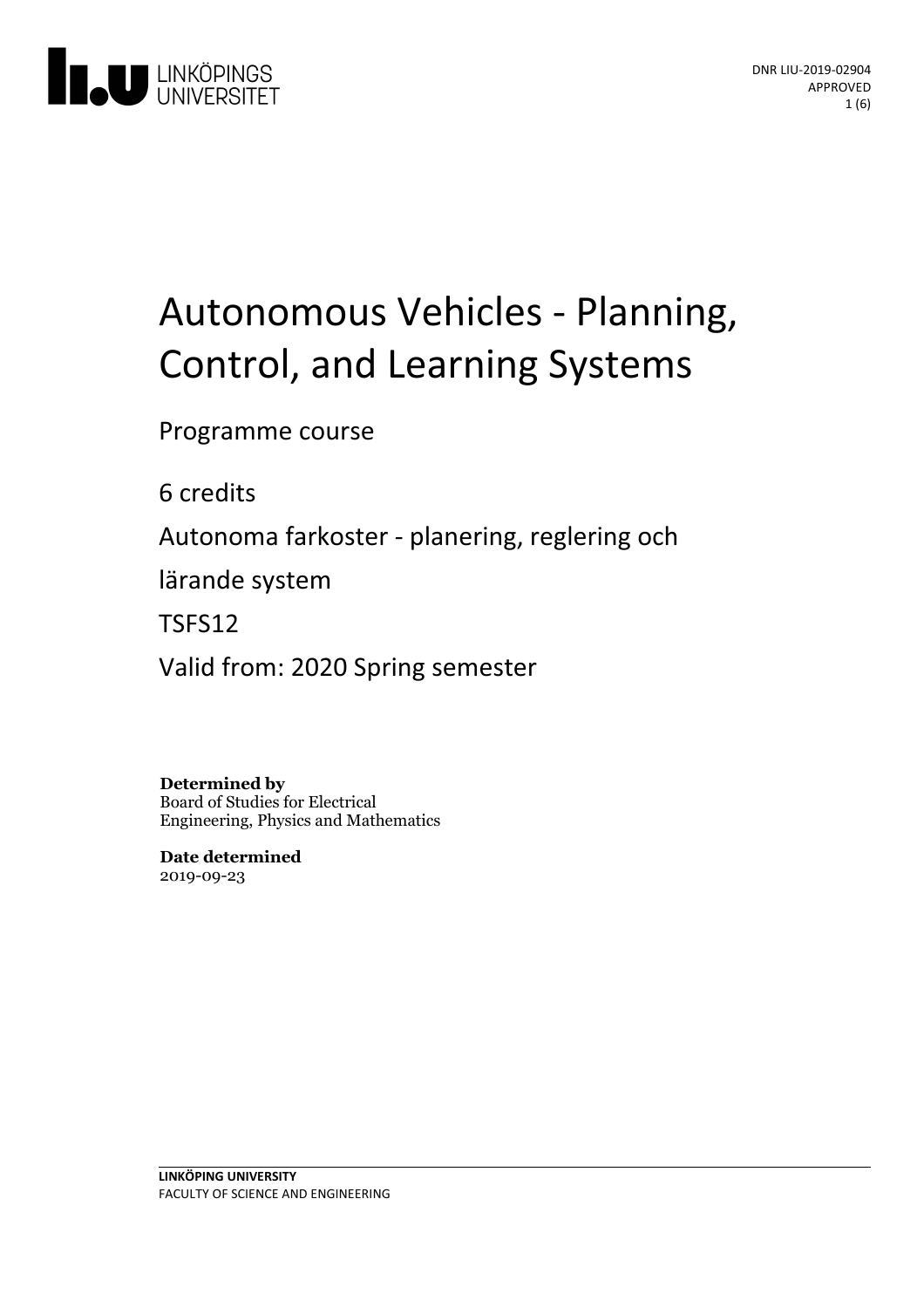# Main field of study

Computer Science and Engineering, Electrical Engineering

Course level

Second cycle

### Advancement level

A1X

### Course offered for

- Computer Science and Engineering, M Sc in Engineering
- Information Technology, M Sc in Engineering
- Industrial Engineering and Management International, M Sc in Engineering
- Industrial Engineering and Management, M Sc in Engineering
- Computer Science and Software Engineering, M Sc in Engineering Applied Physics and Electrical Engineering - International, M Sc in Engineering
- Applied Physics and Electrical Engineering, M Sc in Engineering
- Mechanical Engineering, M Sc in Engineering

### Entry requirements

Note: Admission requirements for non-programme students usually also include admission requirements for the programme and threshold requirements for progression within the programme, or corresponding.

# **Prerequisites**

Automatic control, introductory courses in mechanics and programming

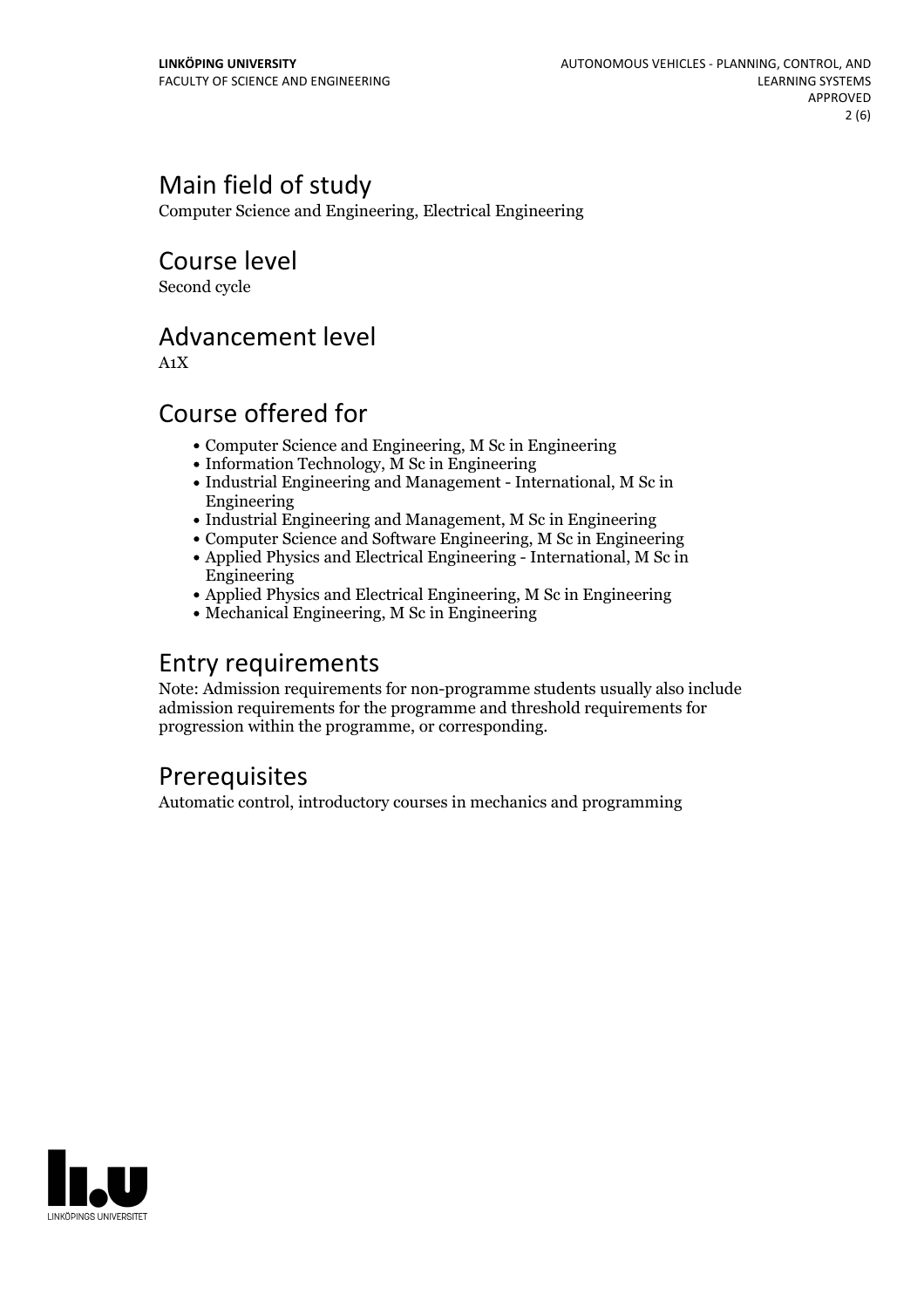# Intended learning outcomes

To give a theoretical, technological, and practical foundation for how planning and control for autonomous vehicles can be realized in complex scenarios. The overall aim is an understanding of how methods from different fields can be integrated and applied in autonomous vehicles. After passing the course, the student should be able to:

- explain and identify possibilities and challenges with autonomous vehicles
- in the society.<br>• describe, use, and evaluate common system architectures for autonomous
- vehicles.<br>• choose necessary sensor equipment and explain how different components<br>are used as well as explain how these are interacting within planning. control, simultaneous localization and mapping, perception, and other
- central parts of an autonomous vehicle.<br>• describe and compare modern algorithms for motion planning and control of vehicles with kinematic and dynamic motion constraints, and in addition motivate the choice of method in a specific scenario.<br>• describe and suggest strategies for how robustness in the systems can be
- achieved by using feedback control and in addition apply optimal control and model predictive control in autonomous vehicles.<br>• explain and evaluate the interaction between motion planning and control
- of an autonomous vehicle.<br>• identify how learning can be used for an autonomous vehicle.<br>• implement low-complexity controllers and planners for systems of
- 
- 
- cooperating autonomous vehicles.<br>• implement functions on existing hardware platforms using available software libraries to solve common problems for autonomous vehicles in laboratory environment.<br>• describe parts of the latest research within the field and in addition read
- and comprehend new methods presented in scientific literature.

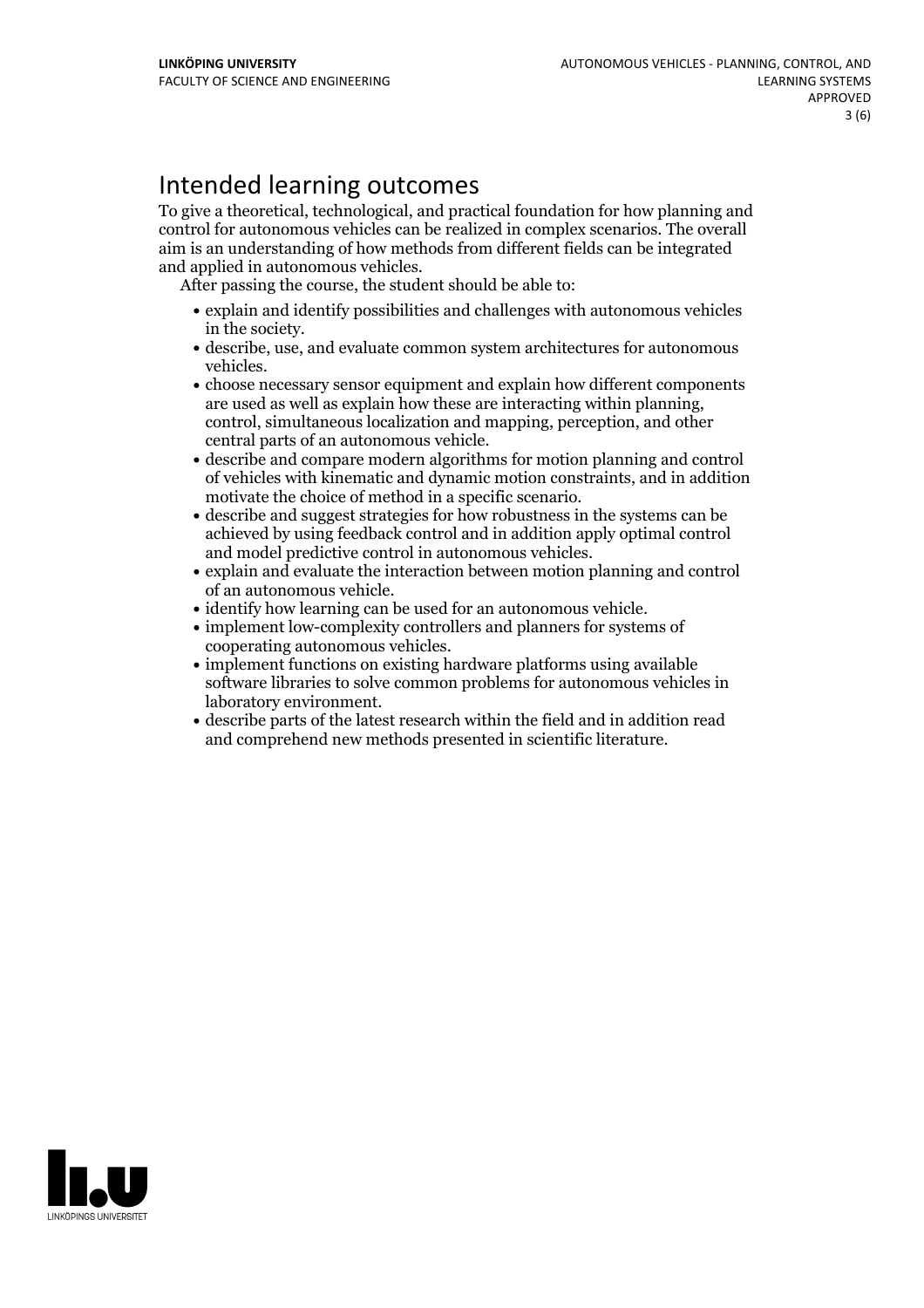### Course content

- Introduction to autonomous systems and vehicles: identification of
- possibilities and challenges.<br>• Common system architectures in autonomous decision making, machine
- 
- learning, planning, and control.<br>• Dynamic models for planning and control of autonomous vehicles.<br>• Fundamental planning algorithms in graphs and trees for motion of simple
- robots.<br>• Advanced algorithms for motion planning for non-holonomic vehicles
- described by dynamic motion equations with differential constraints.<br>• Introduction to and use of methods for simultaneous localization and manning for autonomous vehicles.
- Control of autonomous vehicles: path following, model predictive control
- (MPC), and control of path velocity. Learning systems within autonomous vehicles: reinforcement learning, machine learning using deep neural networks, and Markov decision
- processes (MDP).<br>• Cooperating autonomous vehicles, including ground vehicles and flying vehicles, and the required communication.

# Teaching and working methods

The course is organized in lectures, problem solving sessions, hand-ins and a concluding project.

### Examination

|              | UPG2 Hand in exercise for higher grade | $\alpha$ credits U, 3, 4, 5 |  |
|--------------|----------------------------------------|-----------------------------|--|
| PROJ Project |                                        | 2 credits U.G               |  |
|              | UPG1 Hand in exercises                 | 4 credits U, $3, 4, 5$      |  |

To pass the course with grade 3, the student is required to:

- Complete the five compulsory hand-in exercises and present them in either
- oral or written format (examination form varies between exercises).<br>• Complete a final project, typically involving experiments on a hardware platform, and present it by an oral presentation and in a short written report.

To obtain grade 4 or 5, the student is in addition to the examination tasks for grade 3 required to:

Complete additional smaller hand-in exercises, widening the scope of selected parts of the course or going deeper into selected theoretical aspects of the course.

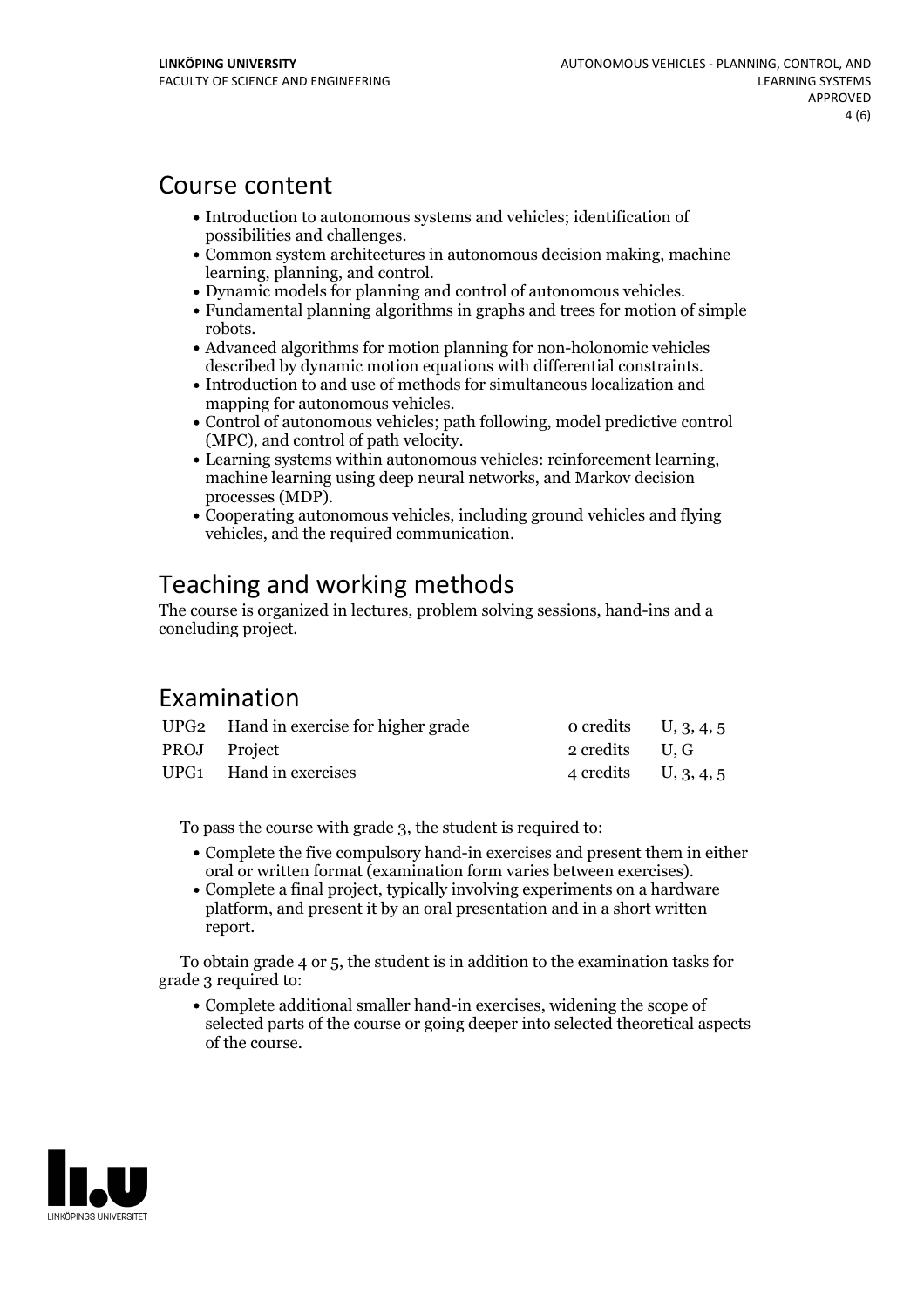### Grades

Four-grade scale, LiU, U, 3, 4, 5

# Other information

#### **About teaching and examination language**

The teaching language is presented in the Overview tab for each course. The examination language relates to the teaching language as follows:

- If teaching language is Swedish, the course as a whole or in large parts, is taught in Swedish. Please note that although teaching language is Swedish, parts of the course could be given in English. Examination language is
- Swedish.<br>• If teaching language is Swedish/English, the course as a whole will be taught in English if students without prior knowledge of the Swedish language participate. Examination language is Swedish or English
- (depending on teaching language).<br>• If teaching language is English, the course as a whole is taught in English.<br>Examination language is English.

#### **Other**

The course is conducted in a manner where both men's and women's

The planning and implementation of a course should correspond to the course syllabus. The course evaluation should therefore be conducted with the course syllabus as a starting point.

### Department

Institutionen för systemteknik

### Director of Studies or equivalent

Johan Löfberg

#### Examiner Erik Frisk

### Course website and other links

<http://www.fs.isy.liu.se/Edu/Courses/TSFS12>